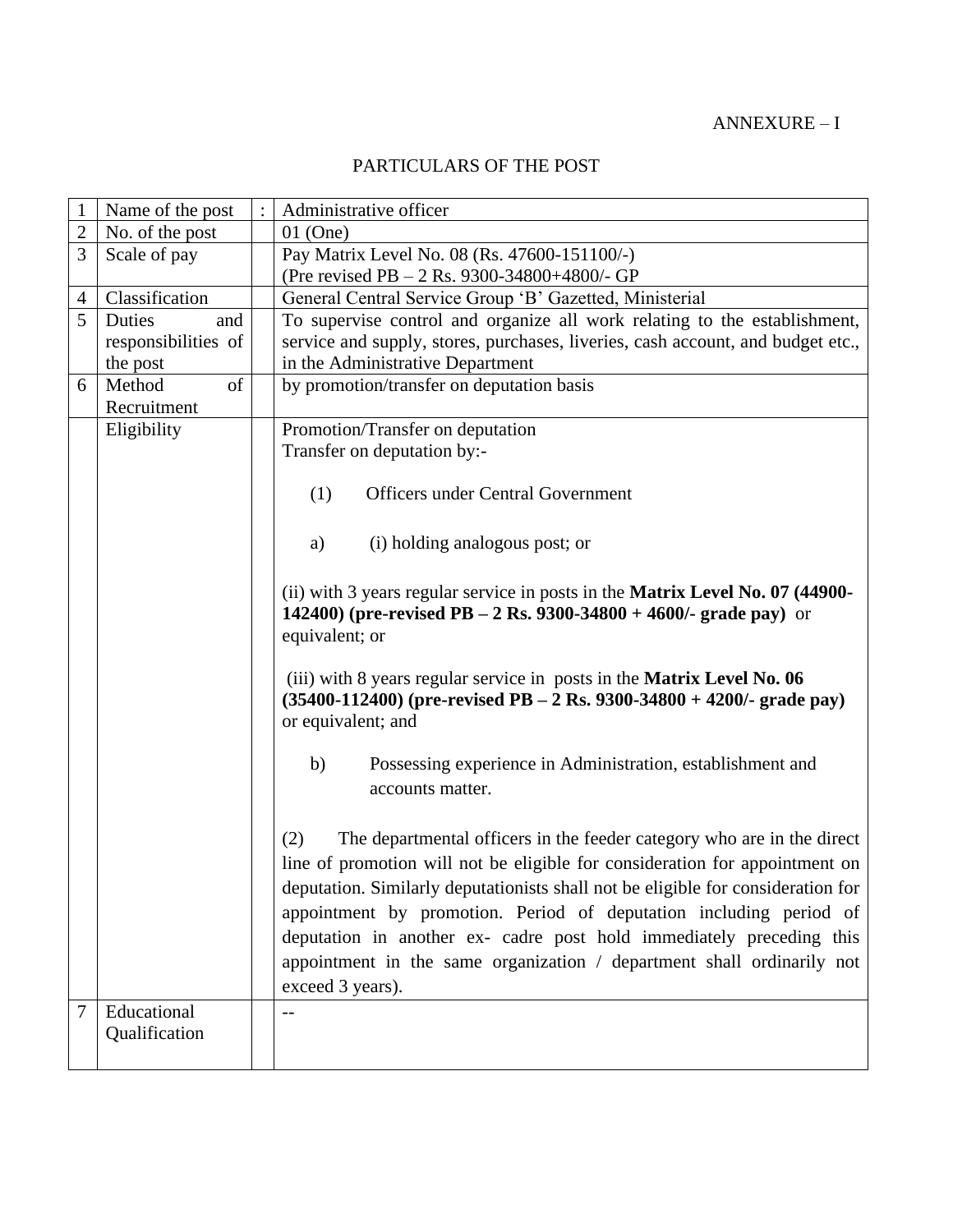#### **ANNEXURE-II**

### **BIO-DATA/ CURRICULUM VITAE PROFORMA FOR FILLING UP THE POST OF ADMINISTRATIVE OFFICER BY DEPUTATION IN NATIONAL MUSEUM, NEW DELHI**

| 1. Name and Address (in Block Letters)                                    |                                  |
|---------------------------------------------------------------------------|----------------------------------|
| 2. Date of Birth (in Christian era)                                       |                                  |
| 3.i) Date of entry into service                                           |                                  |
| ii) Date of retirement under Central/State Government Rules               |                                  |
| <b>4. Educational Qualifications</b>                                      |                                  |
| 5. Whether Educational and other qualifications required for the          |                                  |
| post are satisfied. (If any qualification has been treated as             |                                  |
| equivalent to the one prescribed in the Rules, state the                  |                                  |
| authority for the same)                                                   |                                  |
| Qualifications/ Experience required as mentioned in the                   | <b>Qualifications/experience</b> |
| advertisement/vacancy circular                                            | possessed by the officer         |
| Eligibility:-                                                             | Eligibility:-                    |
|                                                                           |                                  |
| Promotion/Transfer on deputation                                          |                                  |
| Transfer on deputation by:-                                               |                                  |
|                                                                           | <b>Essential:</b>                |
| <b>Officers under Central Government</b><br>(2)                           |                                  |
|                                                                           |                                  |
| (i) holding analogous post; or<br>$\mathbf{c})$                           | Desirable:-                      |
|                                                                           |                                  |
| (ii) with 3 years regular service in posts in the <b>Matrix Level No.</b> |                                  |
| 07 (44900-142400) (pre-revised PB - 2 Rs. 9300-34800 +                    |                                  |
| 4600/- grade pay) or equivalent; or                                       |                                  |
|                                                                           |                                  |
| (iii) with 8 years regular service in posts in the <b>Matrix Level</b>    |                                  |
| No. 06 (35400-112400) (pre-revised PB – 2 Rs. 9300-34800 +                |                                  |
| 4200/- grade pay) or equivalent; and                                      |                                  |
|                                                                           |                                  |
| $\rm d)$<br>Possessing experience in Administration,                      |                                  |
| establishment and accounts matter.                                        |                                  |
|                                                                           |                                  |
| The departmental officers in the feeder category who are<br>(2)           |                                  |
| in the direct line of promotion will not be eligible for                  |                                  |
| consideration<br>for appointment on deputation. Similarly                 |                                  |
| deputationists shall not be eligible for consideration for                |                                  |
| appointment by promotion. Period of deputation including period           |                                  |
| of deputation in another ex- cadre post hold immediately                  |                                  |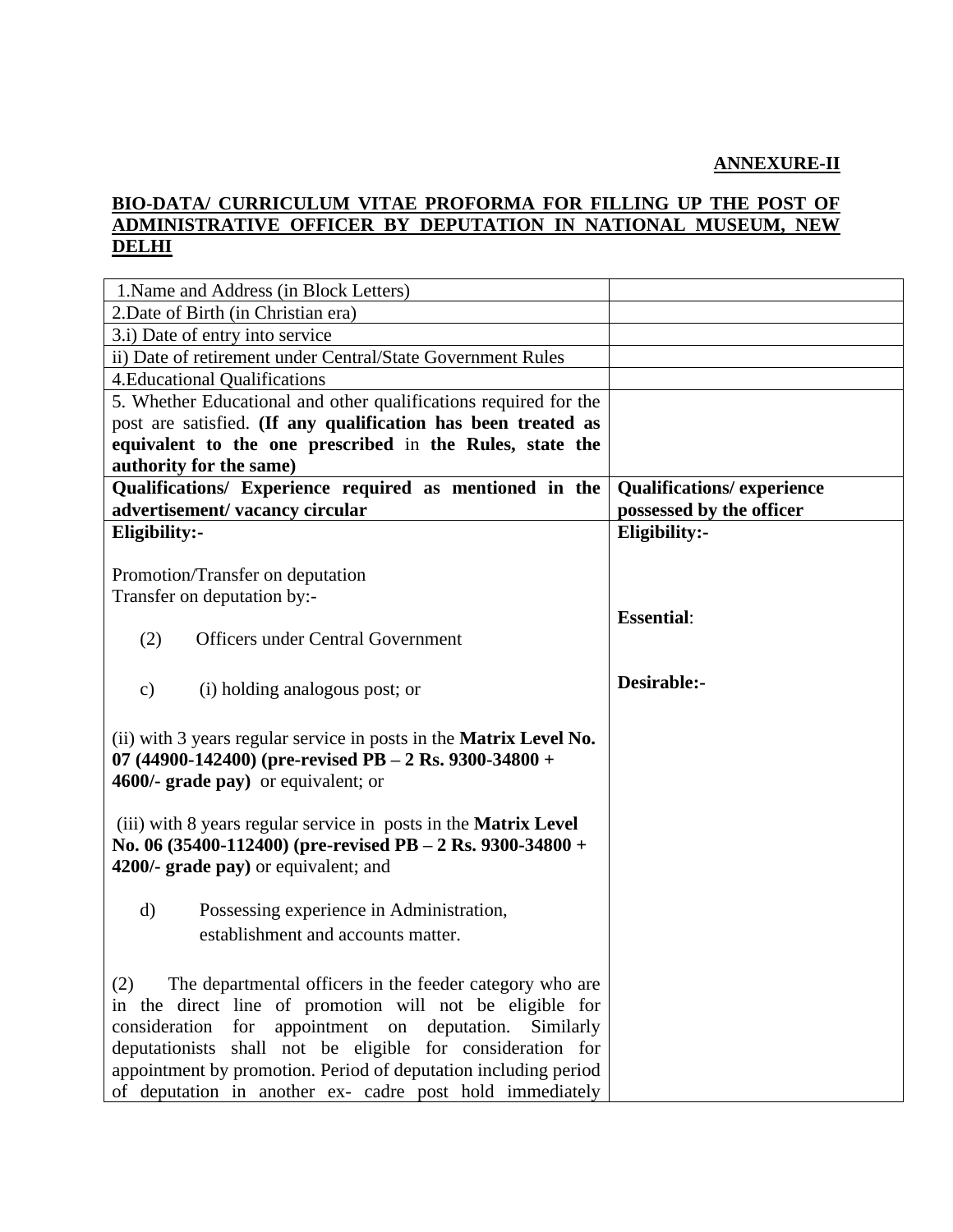|                                                  |  |  |  |  |  | preceding this appointment in the same organization |  |  |
|--------------------------------------------------|--|--|--|--|--|-----------------------------------------------------|--|--|
| department shall ordinarily not exceed 3 years). |  |  |  |  |  |                                                     |  |  |

**5.1 Note:** This column needs to be amplified to indicate Essential and Desirable Qualifications as mentioned in the RRs **by the Administrative Ministry/Department/Office** at the time of issue of Circular and issue of Advertisement in the Employment News.

5.2 In the case of Degree and Post Graduate Qualifications Elective/ main subjects and subsidiary

subjects may be indicated **by the candidate.**

6. Please state clearly whether in the light of entries made by you above, you meet the requisite Essential Qualifications and work

experience of the post.

**6.1 Note: Borrowing Departments are to provide their specific comments/ views confirming the relevant Essential Qualification/ Work experience possessed by the Candidate (as indicated in the Bio-data) with reference to the post applied.**

7. Details of Employment, in chronological order. **Enclose a separate sheet duly authenticated by your signature, if the space below is insufficient.**

| Office/Institution   Post held on |               | From | T <sub>o</sub> | $*Pav$                               | Band and   Nature of Duties (in detail)         |
|-----------------------------------|---------------|------|----------------|--------------------------------------|-------------------------------------------------|
|                                   | regular basis |      |                | Grade                                | Pay/Pay   highlighting experience               |
|                                   |               |      |                |                                      | Scale of the post required for the post applied |
|                                   |               |      |                | regular for<br>held<br><sub>on</sub> |                                                 |
|                                   |               |      |                | basis                                |                                                 |
|                                   |               |      |                |                                      |                                                 |

\* Important: Pay-band and Grade Pay granted under ACP/MACP are personal to the officer and therefore, should not be mentioned. Only Pay Band and Grade Pay/ Pay scale of the post held on regular basis to be mentioned. Details of ACP/MACP with present Pay Band and Grade Pay where such benefits have been drawn by the Candidate may be indicated as below;

| Office/Institution | Pay, Pay Band, and Grade Pay drawn under From | 10 |
|--------------------|-----------------------------------------------|----|
|                    | $ACP/MACP$ Scheme                             |    |

| 8. Nature of present employment i.e. Adhoc or Temporary or                                    |                                                                  |                     |                  |
|-----------------------------------------------------------------------------------------------|------------------------------------------------------------------|---------------------|------------------|
| <b>Quasi-Permanent or Permanent</b>                                                           |                                                                  |                     |                  |
|                                                                                               | 9. In case the present employment is held on deputation/contract |                     |                  |
| basis, please state-                                                                          |                                                                  |                     |                  |
|                                                                                               | a) The date of $\vert b \rangle$ Period of appointment           | c) Name of the      | d) Name of the   |
| initial                                                                                       | on deputation/                                                   | parent              | post and Pay of  |
| appointment                                                                                   | contract                                                         | office/organization | the post held in |
|                                                                                               |                                                                  | which<br>the<br>to  | substantive      |
|                                                                                               |                                                                  | applicant belongs   | capacity in the  |
|                                                                                               |                                                                  |                     | parent           |
|                                                                                               |                                                                  |                     | organization     |
| <b>9.1 Note:</b> In case of Officers already on deputation, the applications of such officers |                                                                  |                     |                  |
| should be forwarded by the parent cadre/ Department along with Cadre Clearance,               |                                                                  |                     |                  |
| Vigilance Clearance and Integrity certificate.                                                |                                                                  |                     |                  |
| <b>9.2 Note:</b> Information under Column 9(c) & (d) above must be given in all cases         |                                                                  |                     |                  |
| where a person is holding a post on deputation outside the cadre/ organization but still      |                                                                  |                     |                  |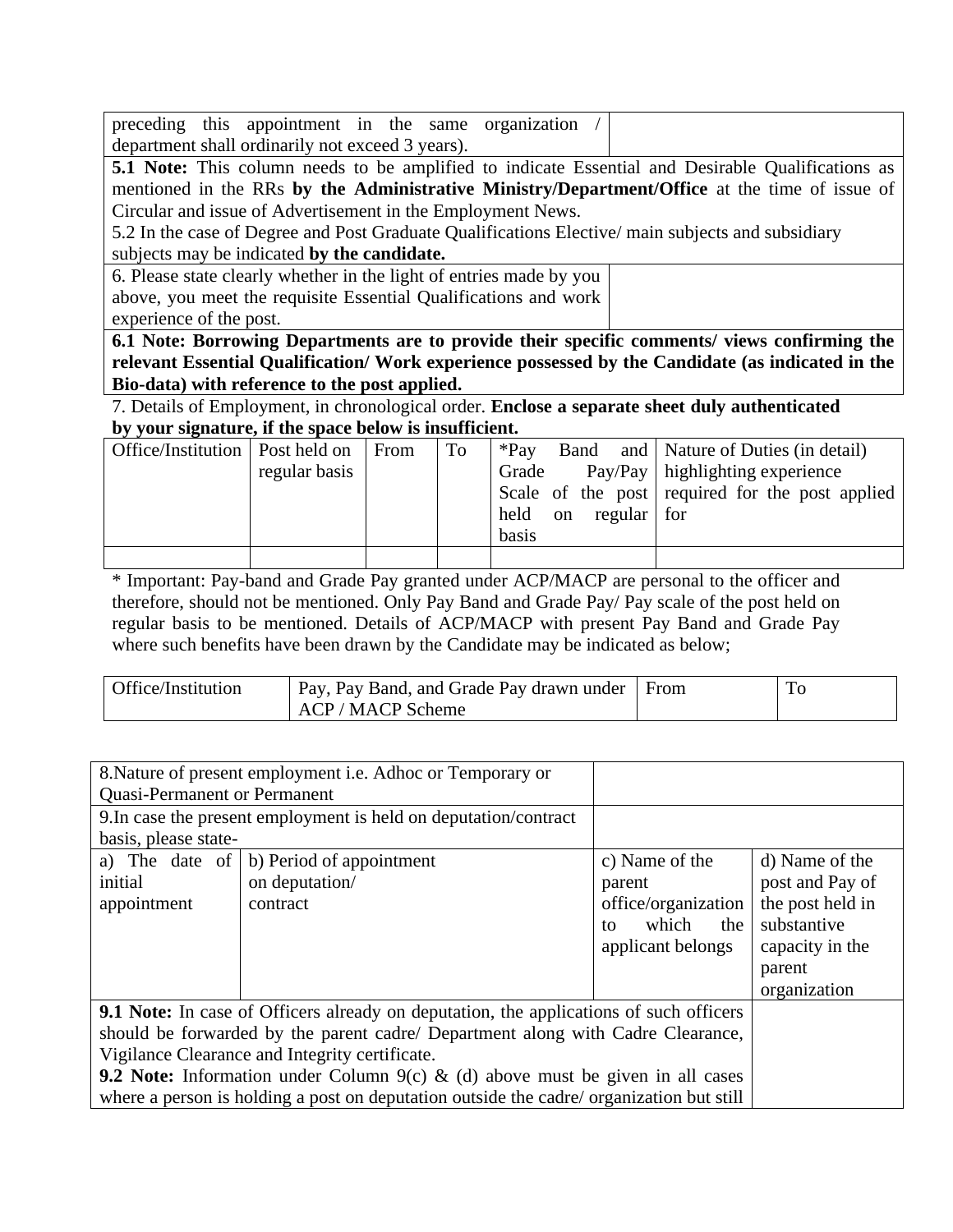| maintaining a lien in his parent cadre/organization                    |           |                                                                                                                                    |                         |                         |  |
|------------------------------------------------------------------------|-----------|------------------------------------------------------------------------------------------------------------------------------------|-------------------------|-------------------------|--|
| 10. If any post held on Deputation in the past by the applicant,       |           |                                                                                                                                    |                         |                         |  |
| date of return from the last deputation and other details.             |           |                                                                                                                                    |                         |                         |  |
| 11. Additional details about present employment:                       |           |                                                                                                                                    |                         |                         |  |
| Please state whether working under                                     |           |                                                                                                                                    |                         |                         |  |
| (indicate the name of your employer                                    |           |                                                                                                                                    |                         |                         |  |
| against the relevant column)                                           |           |                                                                                                                                    |                         |                         |  |
| a) Central Government                                                  |           |                                                                                                                                    |                         |                         |  |
| b) State Government                                                    |           |                                                                                                                                    |                         |                         |  |
| c) Autonomous Organization                                             |           |                                                                                                                                    |                         |                         |  |
| d) Government Undertaking                                              |           |                                                                                                                                    |                         |                         |  |
| e) Universities                                                        |           |                                                                                                                                    |                         |                         |  |
| f) Others                                                              |           |                                                                                                                                    |                         |                         |  |
| 12. Please state whether you are working in the same                   |           |                                                                                                                                    |                         |                         |  |
|                                                                        |           | Department and are in the feeder grade or feeder to feeder grade.                                                                  |                         |                         |  |
|                                                                        |           | 13. Are you in Revised Scale of Pay? If yes, give the date from<br>which the revision took place and also indicate the pre-revised |                         |                         |  |
| scale                                                                  |           |                                                                                                                                    |                         |                         |  |
| 14. Total emoluments per month now drawn                               |           |                                                                                                                                    |                         |                         |  |
| Basis Pay in the PB                                                    | Grade Pay |                                                                                                                                    |                         |                         |  |
|                                                                        |           |                                                                                                                                    | <b>Total Emoluments</b> |                         |  |
|                                                                        |           | 15. In case the applicant belongs to an Organization which is not following the Central Government Pay-                            |                         |                         |  |
|                                                                        |           | scales, the latest salary slip issued by the Organization showing the following details may be enclosed.                           |                         |                         |  |
| Basic Pay with Scale of Pay                                            |           | Dearness Pay/interim relief /other Allowances etc.,                                                                                |                         | <b>Total Emoluments</b> |  |
| and rate of increment                                                  |           | (with break-up details)                                                                                                            |                         |                         |  |
|                                                                        |           |                                                                                                                                    |                         |                         |  |
|                                                                        |           | 16. A Additional information, if any, relevant to the post you                                                                     |                         |                         |  |
| applied for in support of your suitability for the post.               |           |                                                                                                                                    |                         |                         |  |
|                                                                        |           | (This among other things may provide information with regard                                                                       |                         |                         |  |
|                                                                        |           | to (i) additional academic qualifications (ii) professional training                                                               |                         |                         |  |
|                                                                        |           | and (iii) work experience over and above prescribed in the                                                                         |                         |                         |  |
| Vacancy Circular / Advertisement)                                      |           |                                                                                                                                    |                         |                         |  |
|                                                                        |           | (Note: Enclose a separate sheet, if the space is insufficient)                                                                     |                         |                         |  |
| <b>16.B Achievements:</b>                                              |           |                                                                                                                                    |                         |                         |  |
|                                                                        |           | The candidates are requested to indicate information with regard                                                                   |                         |                         |  |
| to;                                                                    |           |                                                                                                                                    |                         |                         |  |
| (i) Research publications and reports and special projects             |           |                                                                                                                                    |                         |                         |  |
| (ii) Awards/Scholarships/Official Appreciation                         |           |                                                                                                                                    |                         |                         |  |
| (iii) Affiliation with the professional                                |           |                                                                                                                                    |                         |                         |  |
| bodies/institutions/societies and;                                     |           |                                                                                                                                    |                         |                         |  |
| (iv) Patents registered in own name or achieved for the                |           |                                                                                                                                    |                         |                         |  |
| organization<br>(v) Any research/innovative measure involving official |           |                                                                                                                                    |                         |                         |  |
| recognition                                                            |           |                                                                                                                                    |                         |                         |  |
| vi) Any other information.                                             |           |                                                                                                                                    |                         |                         |  |
|                                                                        |           | (Note: Enclose a separate sheet if the space is insufficient)                                                                      |                         |                         |  |
|                                                                        |           |                                                                                                                                    |                         |                         |  |